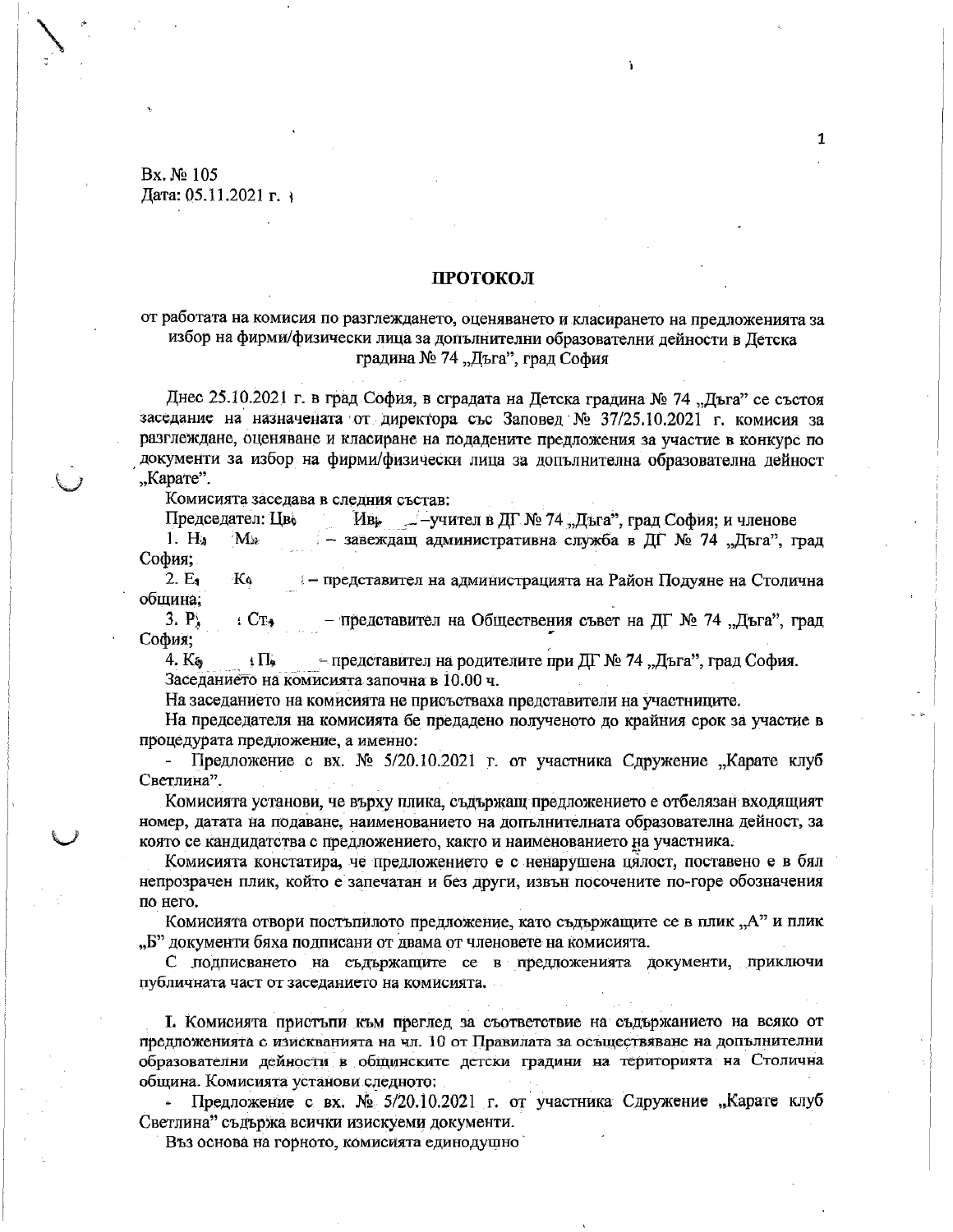### РЕШИ:

ДОПУСКА до оценка предложението на следния участник:

 $\overline{1}$ 

Предложение с вх. № 5/20.10.2021 г. от участника Сдружение "Карате клуб Светлина".

П. Комисията пристъпи към оценка на допуснатото до този етап предложение, като го оцени. Оценките по всеки от критериите се отразиха в следващата таблица:

| Участни<br>К                                         | Степен на<br>квалификаци<br>я на<br>предложения<br>$/$ те<br>преподавател<br>$/\mathbf{H}$ | Професионален<br>опит на<br>преподавателя/<br>ите | Ресурсно<br>обезпечава<br>He | Цена<br>на<br>обучен<br>ие | Социал<br>на<br>отговор<br>ност | Общ<br>брой<br>точки |
|------------------------------------------------------|--------------------------------------------------------------------------------------------|---------------------------------------------------|------------------------------|----------------------------|---------------------------------|----------------------|
| Сдружен<br>ие<br>"Карате<br>клуб<br>Светлин<br>$a$ " | 25 T.<br>$\bullet$                                                                         | $10$ T.                                           | 0 T.                         | 10 т.                      | 15 T.                           | 60 T.                |

#### II.I. Мотиви към оценките на участниците:

**II.I.1.** Предложение с вх. № 5/20.10.2021 г. от участника Сдружение "Карате клуб Светлина":

Критерии за оценка – Степен на квалификация на преподавателите в определената ДОД:

Участникът е предложил един преподавател. За последния са представени диплома за всище образование по специалността "Физическо възпитание", квалификация "Треньор по аеробика и учител по физическо възпитание" с образователно-квалификационна степен "Магистър", съгласно § 6 ПЗР към Закона за висшето образование, както и удостоверение за вписване на предложения преподавател като треньор по карате в Регистър на треньорските кадри, воден от Министерство на младежта и спорта. Също така, за преподавателя е представено и свидетелство за професионална квалификация по специалността "Треньор по карате".

Предвид това, че посочената специалност "Физическо възпитание" е пряко свързана с предмета на ДОД, предложеният преподавател има придобита по нея образователноквалификационна степен "магистър", и доказва допълнителна професионална квалификация по специалността, на основание чл. 11, ал. 1, б. "б" и б. "в" ПОДОДОДГТСО, участникът получава по критерия "Степен на квалификация на преподавателите в определената ДОД" оценка от 25 т.

Критерии за оценка - Професионален опит на преподавателите, които ще осъществяват определената ДОД

За предложения преподавател, участникът е представил трудова книжка, от записите в която е видно, че преподавателят притежава над 2, но под 3 години стаж като треньор по карате. Ето защо и на основание чл. 11, ал. 2, б. "б" от ПОДОДОДГТСО, участникът